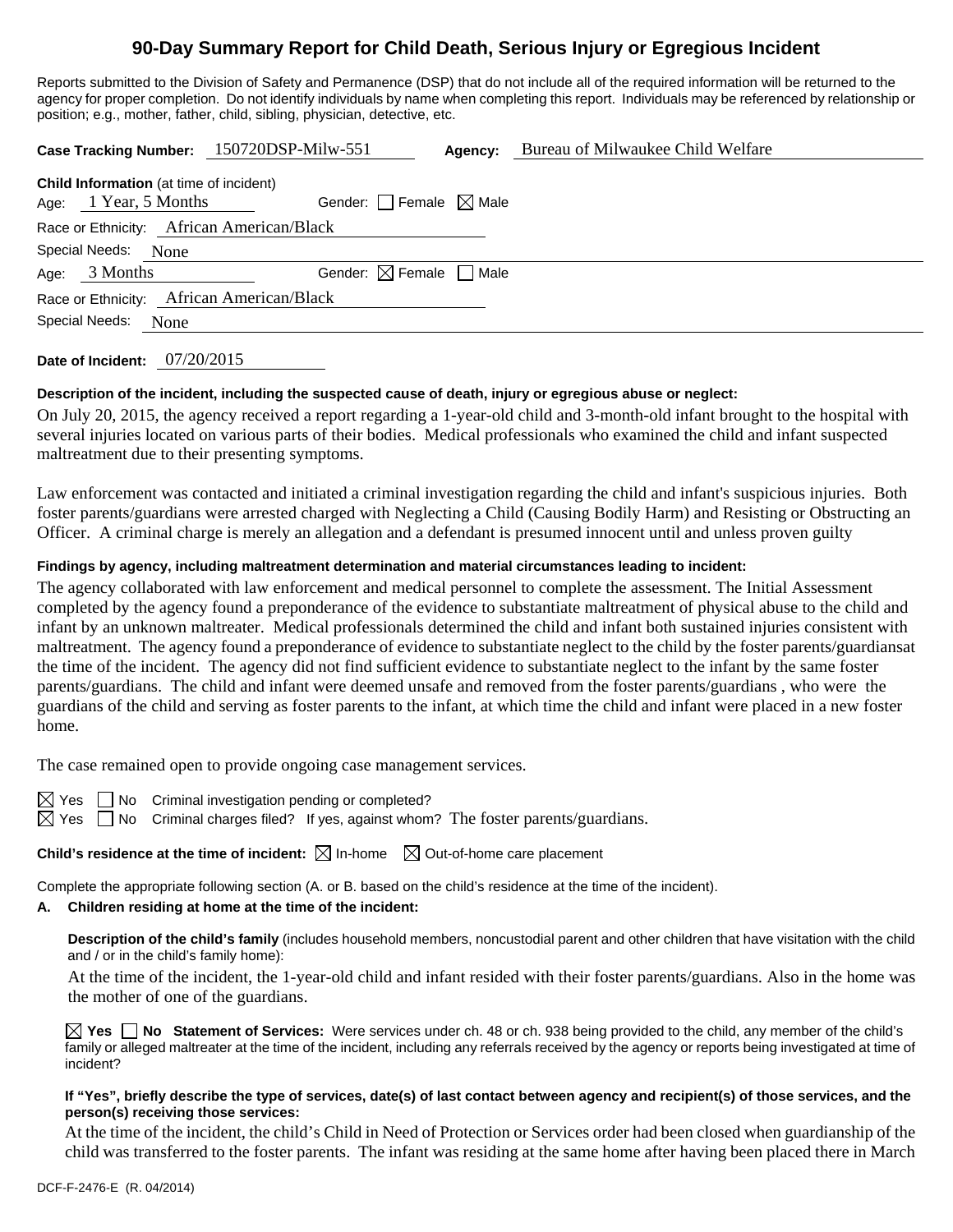2015 as part of a Child in Need of Protection or Services order.

**Summary of all involvement in services as adults under ch. 48 or ch. 938 by child's parents or alleged maltreater in the previous five years:** (Does not include the current incident.)

On February 18, 2014, the agency screened-in a CPS Report alleging neglect to the child by the birth-mother. An assessment was completed by the agency and the allegation of neglect was unsubstantiated, however the child was deemed unsafe with his mother and was placed in a foster home. A Child in Need of Protection or Services was filed in April 2014 and the case was closed in May 2015 when guardianship of the child was transferred to the foster parents.

**Summary of actions taken by the agency under ch. 48, including any investigation of a report or referrals to services involving the child, any member of the child's family living in this household and the child's parents and alleged maltreater.** (Does not include the current incident.)

(Note: Screened out reports listed in this section may include only the date of the report, screening decision, and if a referral to services occurred at Access. Reports that do not constitute a reasonable suspicion of maltreatment or a reason to believe that the child is threatened with harm are not required to be screened in for an initial assessment, and no further action is required by the agency.)

On February 18, 2014, the agency screened-in a CPS Report alleging neglect to the child by the birth-mother. An assessment was completed by the agency and the allegation of neglect was unsubstantiated, however the child was deemed unsafe with his mother and was placed in a foster home. A Child in Need of Protection or Services was filed in April 2014 and the case was closed in May 2015 when guardianship of the child was transferred to the foster parents.

On February 21, 2014, the agency screened-out a CPS Report against the birth-mother.

On March 28, 2015, the agency screened-in a CPS Report alleging neglect to the infant by the birth-mother. An assessment was completed by the agency and the allegation of neglect was unsubstantiated, however the infant was deemed unsafe and placed in the foster home with her older sibling. A Child in Need of Protection or Services had been filed for the infant in April 2015 and the case was open for ongoing case management services

#### **Summary of any investigation involving the child, any member of the child's family and alleged maltreater conducted under ch. 48 and any services provided to the child and child's family since the date of the incident:**

The agency collaborated with law enforcement and medical personnel to complete the assessment. The Initial Assessment completed by the agency found a preponderance of the evidence to substantiate maltreatment of physical abuse to the child and infant by an unknown maltreater. Medical professionals determined the child and infant both sustained injuries consistent with maltreatment. The agency found a preponderance of evidence to substantiate neglect to the child by the foster parents/guardiansat the time of the incident. The agency did not find sufficient evidence to substantiate neglect to the infant by the same foster parents/guardians. The child and infant were deemed unsafe and removed from the foster parents/guardians, who were the guardians of the child and serving as foster parents to the infant, at which time the child and infant were placed in a new foster home.

The case remained open to provide ongoing case management services.

#### **B. Children residing in out-of-home care (OHC) placement at time of incident:**

#### **Description of the OHC placement and basis for decision to place child there:**

At the time of the incident, the infant was residing in a foster home after being found to be unsafe in the birth- mother's home in March 2015. The infant's 1-year-old sibling, also a subject of this incident, was residing in the same home under a guardianship order in May 2015.

#### **Description of all other persons residing in the OHC placement home:**

At the time of the incident, the child and the infant resided in a foster home.

**Licensing history:** Including type of license, duration of license, summary of any violations by licensee or an employee of licensee or other actions that constitute a substantial failure to protect and promote the welfare of the child.

The foster parents/guardians were licensed as Level 2 foster parents since July 1, 2014. There is no history of licensing violations by the foster parents/guadians that constituted a substantial failure to protect and promote the welfare of the child.

#### **Summary of any actions taken by agency in response to the incident:** (Check all that apply.)

- Protective plan implemented  $\boxtimes$  Referral to services
- Screening of Access report Attempted or successful reunification
	-